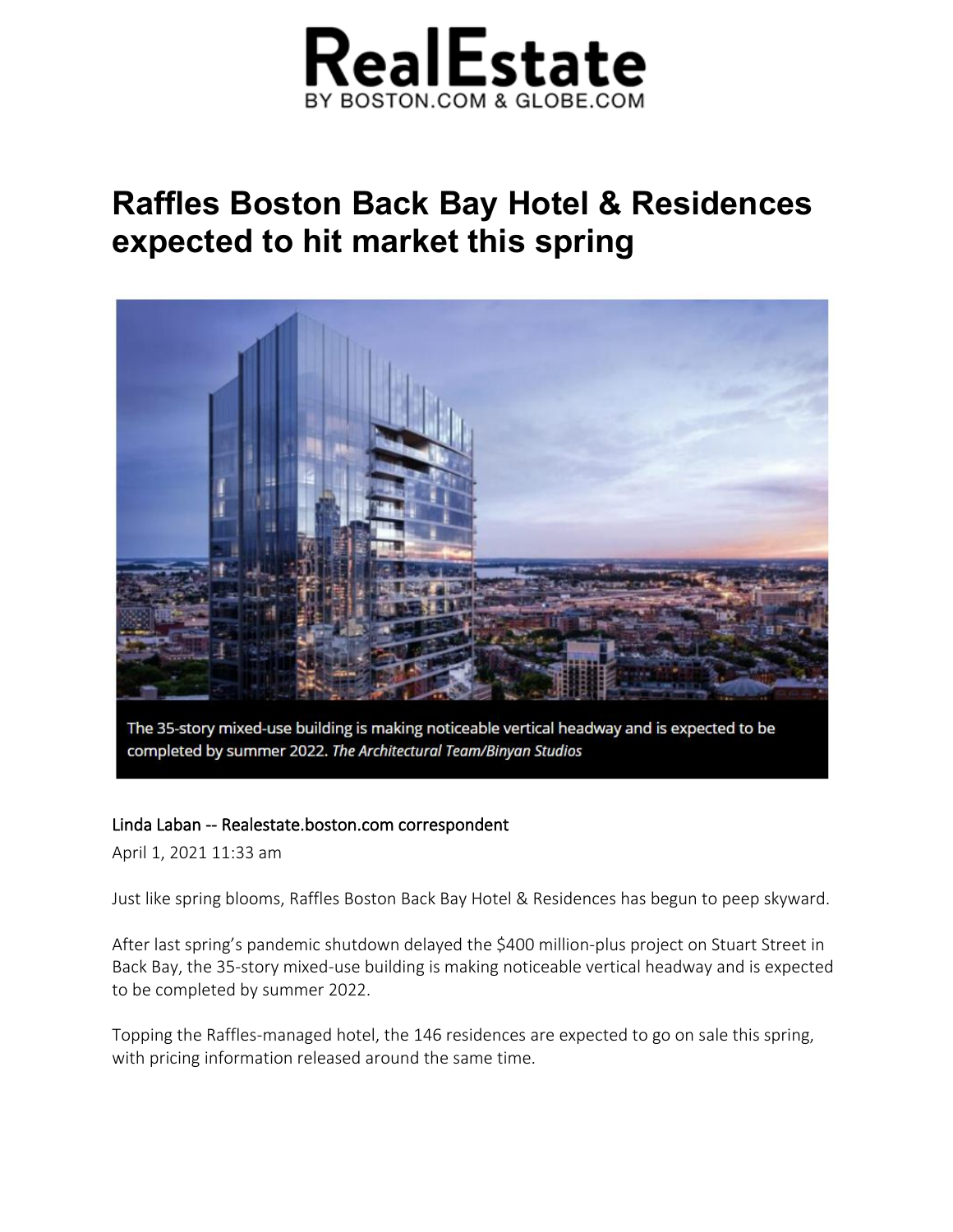Eventually, the reflective glass-clad tower, designed by Chelsea's The Architectural Team, will rise to 400-plus feet and, due to the purchase of air rights, cantilever over neighboring University Club of Boston, adding both sculptural form and more space.

"The footprint would have been very different without the cantilever. It would have been significantly smaller," said Jordan Warshaw, partner at developer Trinity Stuart Development, a union of Warshaw's Noannet Group, Saunders Hotel Group, and Cain International.

"The size of the homes isn't affected so much as the perimeter-to-depth ratio  $-$  that is, how many feet from the building's core to the exterior. Because it is a little deeper, we were able to create better floor plans."



Influenced by traditional brownstones, the New England coast, and The Emerald Necklace, New York's Rockwell Group designed the residential portion with pops of green and cobalt blue against richly colored woods and marble finishes.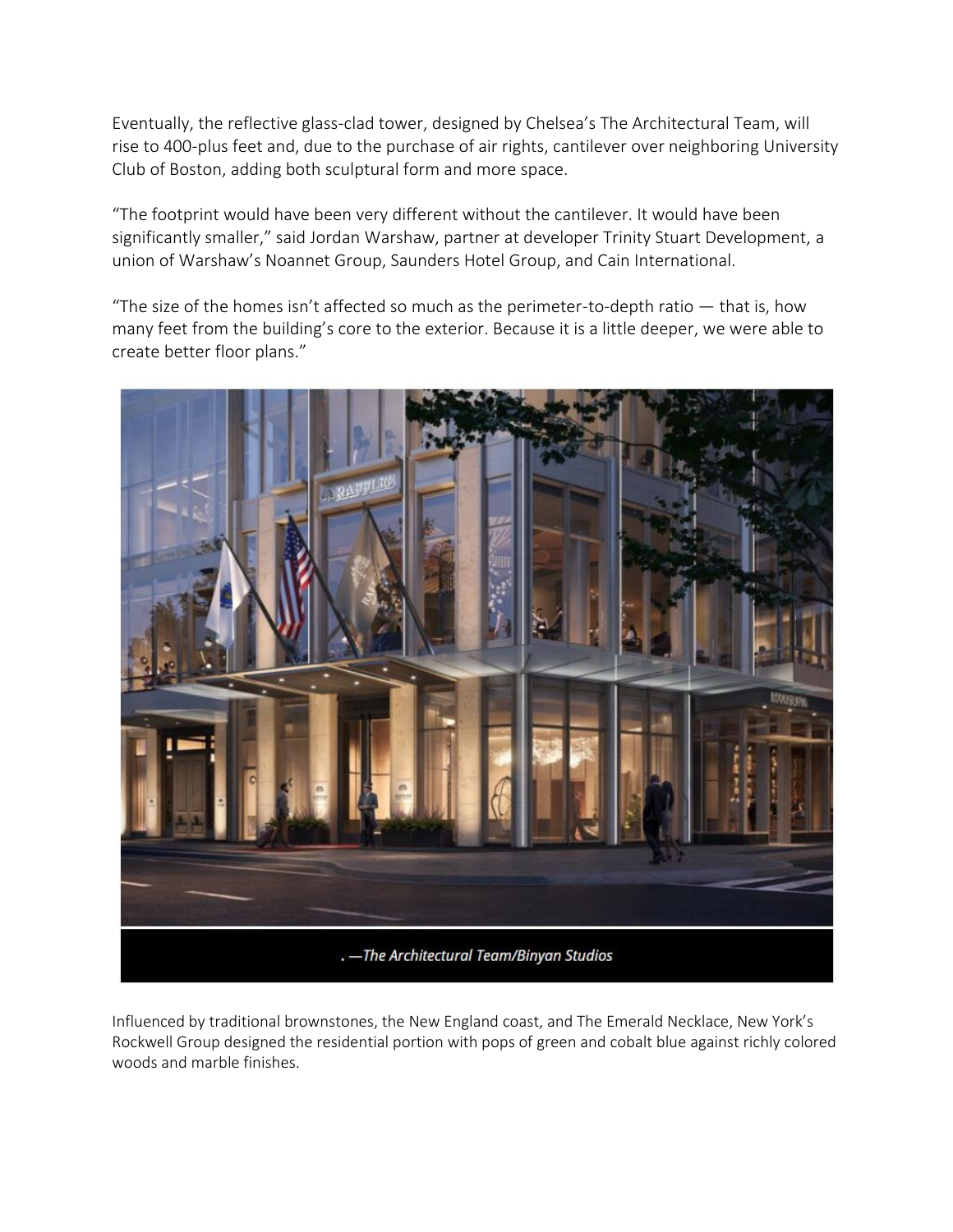Residences begin on floors 15 and 16 with 38 pied-à-terre studio suites (430 to 600 square feet), and continue with studio, one-, two-, and three-bedroom condos (roughly 600 to 3000 square feet). There are seven affordable housing units.

On the 34th and 35th floors, the three and four-bedroom penthouses range from 2,400 to 4,000 square feet, one of which is a duplex.

"It has a circular stair connecting the two floors," said Warshaw. "There's a big terrace off the living space and another terrace off the master bedroom. Someone's going to have a lot of fun living there."



The pet-friendly building has a pet spa and indoor dog run. There is valet parking and Raffles has a dedicated floor for self-parking at the 131 Dartmouth Street garage.

Homeowners have direct access to the hotel's fitness center, lap pool, hot tub, spa, and six restaurants and bars. But they also have the private 21st-floor amenity array, including the library, Emerald Terrace, and sports lounge, which has poker and billiards tables, as well as a golf simulator room.

The Nantucket Cottage Tasting Kitchen and Wine Lounge, a private dining room, and The Secret Garden tea lounge — an East-meets-West-designed conservatory with teas on hand — complete the picture.